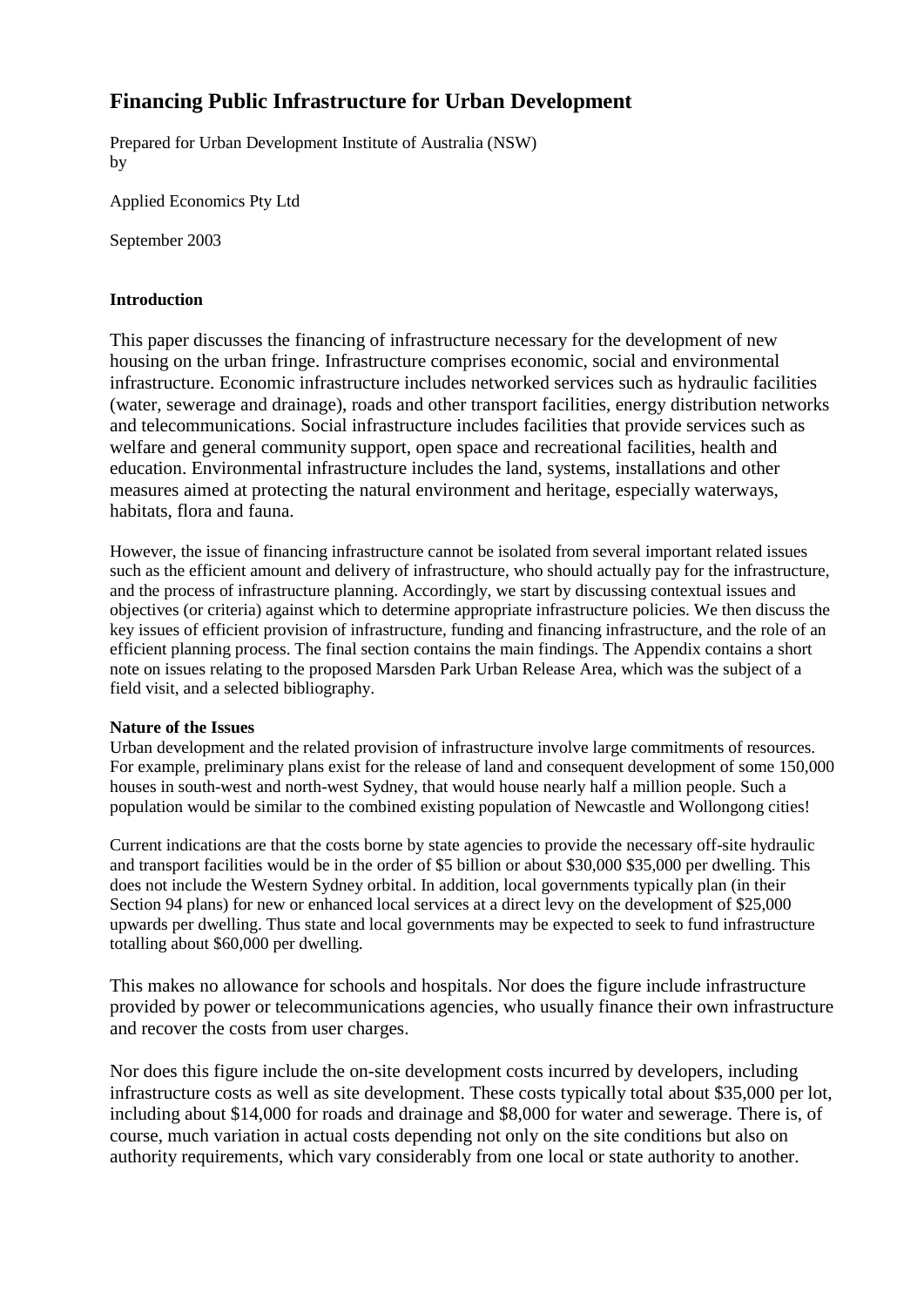Adding local council and direct developer costs for infrastructure indicates a total infrastructure cost of at least \$100,000 per lot. At 150,000 lots, this implies a funding need for \$15 billion, not even including power, telecommunications, schools and hospitals.

These figures should be placed in perspective. Some of these costs reflect the cost of housing the additional population of Sydney *that would occur in any case regardless of where the extra population is housed*. This raises the question as to how much of this cost should be borne by new housing development on the urban fringe (or by landowners, house purchasers or developers on the fringe)?

On the other hand, there is a high demand and a high implied willingness-to-pay for this infrastructure. A new detached house with land and services on the Sydney urban fringe typically sells for around \$400,000. Given average building costs including builder's profit, basic house construction of around \$170,000 per dwelling, there is a further \$230,000 available to pay for the purchase, planning, development and servicing of the land, and for appropriate contributions to associated economic and social infrastructure.

It is important to distinguish between financing and funding of a service. Financing and funding are separate issues. Financing is concerned with *the provision of financial capital*, by loans, equity or other form that will finance the capital works. Funding deals with servicing this financial capital and ultimately with the party that *actually bears the cost* of providing the infrastructure.

This issue is complicated when a developer pays for publicly provided infrastructure, and thus apparently finances and funds the infrastructure. However, when the developer passes the payment back to landowners or forward to the lot or house purchaser, the cost is borne ultimately by either the initial landowner or the house purchaser.

In so far as we are concerned with who actually pays for infrastructure, we need also to be concerned about the size of these charges. This depends in turn on the quantity of infrastructure provided and the unit cost of provision. New developments may reasonably be expected to pay for an appropriate amount of efficiently provided infrastructure, but not for excessive or inefficiently supplied infrastructure.

# **Criteria for Provision of Infrastructure**

Criteria are required to determine the appropriate quantity, timing and location of infrastructure provision and appropriate funding methods. In this paper we will draw on three criteria — efficiency, equity, and administrative effectiveness.

Efficiency means allocating an efficient amount of resources to infrastructure. This means providing at least cost the infrastructure services that households want and are willing to pay for. Incremental components of infrastructure should be made only when the prospective users' valuation of benefits, along with any benefits to third parties, exceeds the incremental cost.

Urban planners sometimes refer to other criteria, such as liveability, sustainability, integrated or balanced services. In our terminology, these objectives in so far as they are measurable are part of what we mean by efficiency — the provision at least cost of the services that households want.

Prices for infrastructure have a role in encouraging efficient provision or use of a facility. Efficient allocation of resources occurs when price signals help to show the amount of infrastructure required. Thus prices should reflect the costs of services.

Equity may mean either the beneficiary principle or the capacity to pay (affordability) principle. The beneficiary principle is that users should pay for the services that they receive and not expect others to pay for, or to cross-subsidise, these services. The affordability principle is that households should contribute according to their capacity to pay.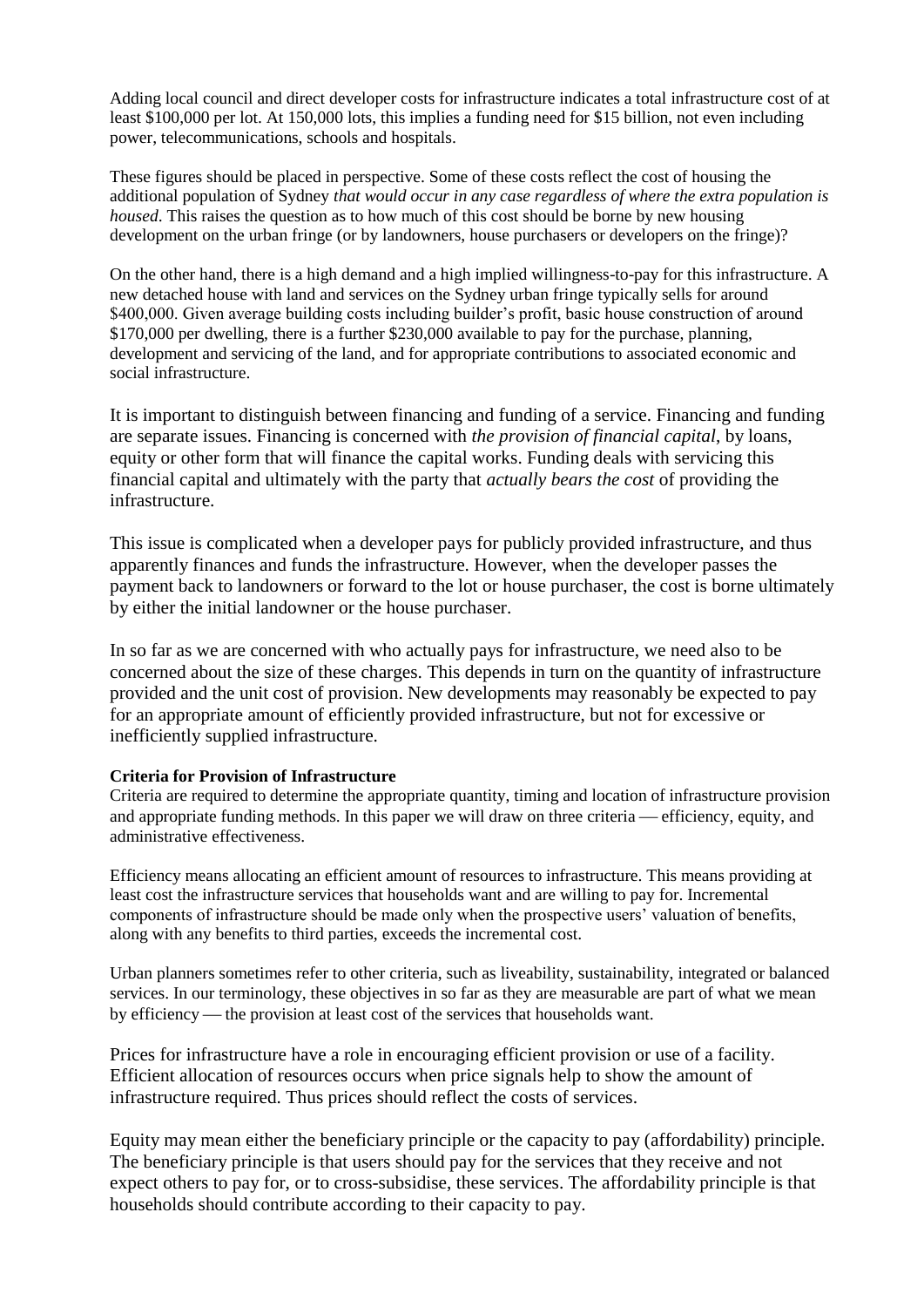In this paper we focus on the beneficiary (user-pays) principle of equity because subsidising infrastructure generally does not reduce house prices. Indeed, if recurrent payments for infrastructure services are subsidised, house prices may increase. Broad-based subsidies for urban infrastructure do little to improve the welfare of low-income households. On the other hand, when a user charge exceeds the relevant cost, and the charge cannot be avoided, the excess is a form of tax.

Administrative effectiveness requires an expeditious, certain and transparent process for planning and delivery of urban infrastructure.

#### **Efficient Provision of Infrastructure**

The efficient provision of infrastructure requires an efficient quantity, quality and timing of infrastructure. This means providing a level of infrastructure that reflects what local households want and are willing to pay for subject to their not imposing any costs on other households. It also means providing these services at least cost.

In our discussions with developers, consultants and public officers there were several indications that these efficiency requirements were not being met. Examples of excessive or premature provision of infrastructure include:

- The one-off provision of hydraulic facilities such as pumping stations, tunnels and pipelines at ultimate standards rather than staged in line with current and near future requirements. Sydney Water was said to be more concerned with technical efficiency (economies of scale) than with capital efficiency.
- An excessive planned supply and level of rail services, which may cost \$2-3 billion, in relation to likely use. Less than 8 per cent of households in Rouse Hill work in the CBD.
- An unrealistic level of environmental protection. Developers indicated that the planned preservation of Cumberland Plain native vegetation in north-west Sydney seems excessive in relation to what the preservation would achieve or what a community or market aware of the hidden costs would be willing to pay.

Examples of high cost or inefficient provision of infrastructure include:

- The high unit cost and inefficient delivery of water provided by the Rowse Hill Infrastructure Corporation that was said to be too dependent on Sydney Water's terms of supply.
- The proposed circuitous provision of water to the planned Marsden Park urban release area is not a least-cost solution.
- Untimely delivery of services.

From our limited meetings, there emerged concern that best practices are not being achieved in the delivery of utility services to urban developments. Moreover, the uniform servicing region charge per new housing lot levied by Sydney Water does not provide an efficient delivery incentive.

It was not possible to test these concerns while preparing this paper. However, there would appear to be a strong case for the principle that developers or other users of the infrastructure should be charged only for the technically efficient costs of service supply.

Moreover, in order to deliver infrastructure at least cost, competitive methods of supply and innovative structures for the supply of infrastructure should be actively examined and used where possible. This could include consideration of utility districts as in the United States or district development corporations or revenue-based districts as have been used on a smaller scale in NSW (for example the Honeysuckle Corporation in Newcastle or the South Sydney Development Corporation).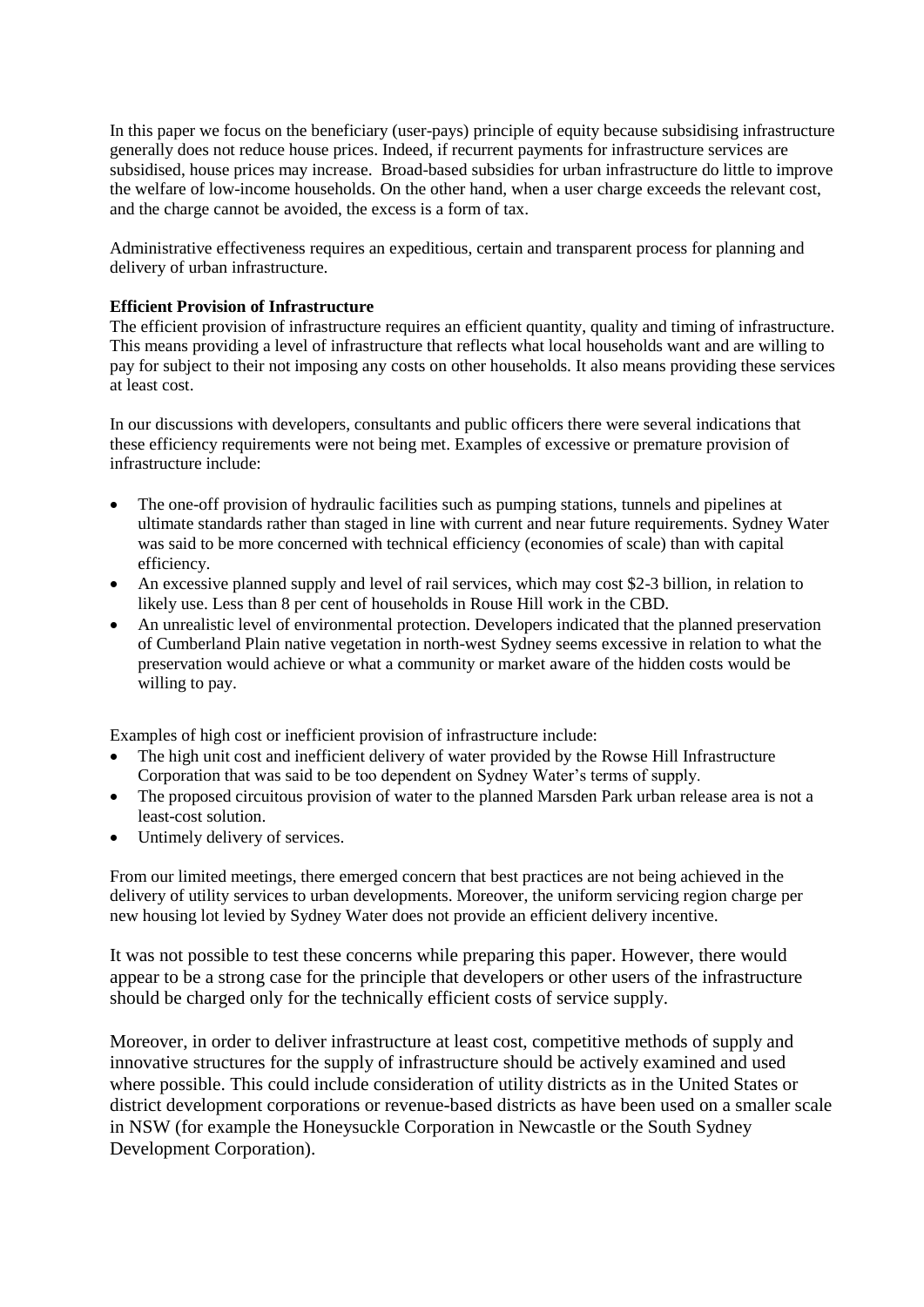Monopoly providers may over-specify, over-supply and mis-supply services (time, location, type), especially in the absence of market signals and given their power to recover inefficient costs.

## **Paying for Infrastructure**

The user pay principle means that beneficiaries should pay for the services that they benefit from. Thus new residents of an area should pay for the incremental provision of infrastructure in specific locations. Payments may be either capital or periodic payments.

However, two caveats may be noted. First, new infrastructure is needed partly to meet the requirements of general population increase. Even if the population increase occurs in established urban areas, additional infrastructure is required, especially but not only social infrastructure. Much of this social infrastructure is usually funded from tax revenue. It is not clear that residents of new areas should pay for the costs associated with general population increase that arise in any case and are independent of urban location. This includes many community facilities. Non-location specific costs of population increase should be funded from tax revenues. Providing that the population increase contains a reasonable proportion of young persons and workers, taxpayers benefit in the long run from the increase in the tax base and in the economic growth and well-being of an area that is a consequence of population growth and development.

Second, some jurisdictions, utilities and other service providers charge rates or fees that more than cover their operating expenses, and so recover some or all of capital expenditures (depreciation charges) for existing and new assets. In such cases, suppliers double charge when they levy a special capital charge on new home owners plus a standard periodic rate or levy. Where there is both a capital cost levied on new development and a component of capital repayment built into the more widely applied recurrent charges, equity and transparency are difficult to ensure.

This leaves open two questions. What infrastructure charges may fairly be apportioned to new housing developments? And, how should these charges be levied? It is beyond the scope of this paper to discuss and resolve all the issues involved in cost apportionment. However, a few points may be made and a few examples can be given.

It is generally accepted that developers should provide most of the infrastructure within the boundaries of a sub-division. Developments should also pay for the full costs of off-site costs that arise as a result of the development except for social expenditures that are generally borne by the community. The efficient allocation of resources requires that a development should bear the location-specific costs.

These principles are commonly exemplified by the provision of water and sewerage where there are three main categories of works: *reticulation* to individual dwellings within the boundaries of a subdivision; *distribution works* (for example water supply mains, collection sewers, and main drains); and *headworks* (dams, sewage treatments plants and outfalls). The main funding issue is the allocation of the costs of the authority's mains or distribution works to a development. Some headworks costs may also be allocated to servicing a new development. However, headworks are often independent of new development locations and added to the system over the life of a headworks item (which can be 50 years or more).

It is often difficult to determine the cost of meeting additional demands on the system, especially for networked services, and cost allocations have to be considered on a case-by case basis. A major general issue is the current state of the transport system (both rail and road) in Sydney, which is at full capacity in many places. There is concern that developments may be expected to pay for the renovation and extension of a major public transport facility for the benefit of the whole urban area.

Some specific concerns that arose in our field visit to Marsden Park are:

- The apportionment of costs to a development in one area when pumping stations are located in another catchment.
- The apportionment of costs to a development when a major road, such as Richmond Road, needs duplication in any case.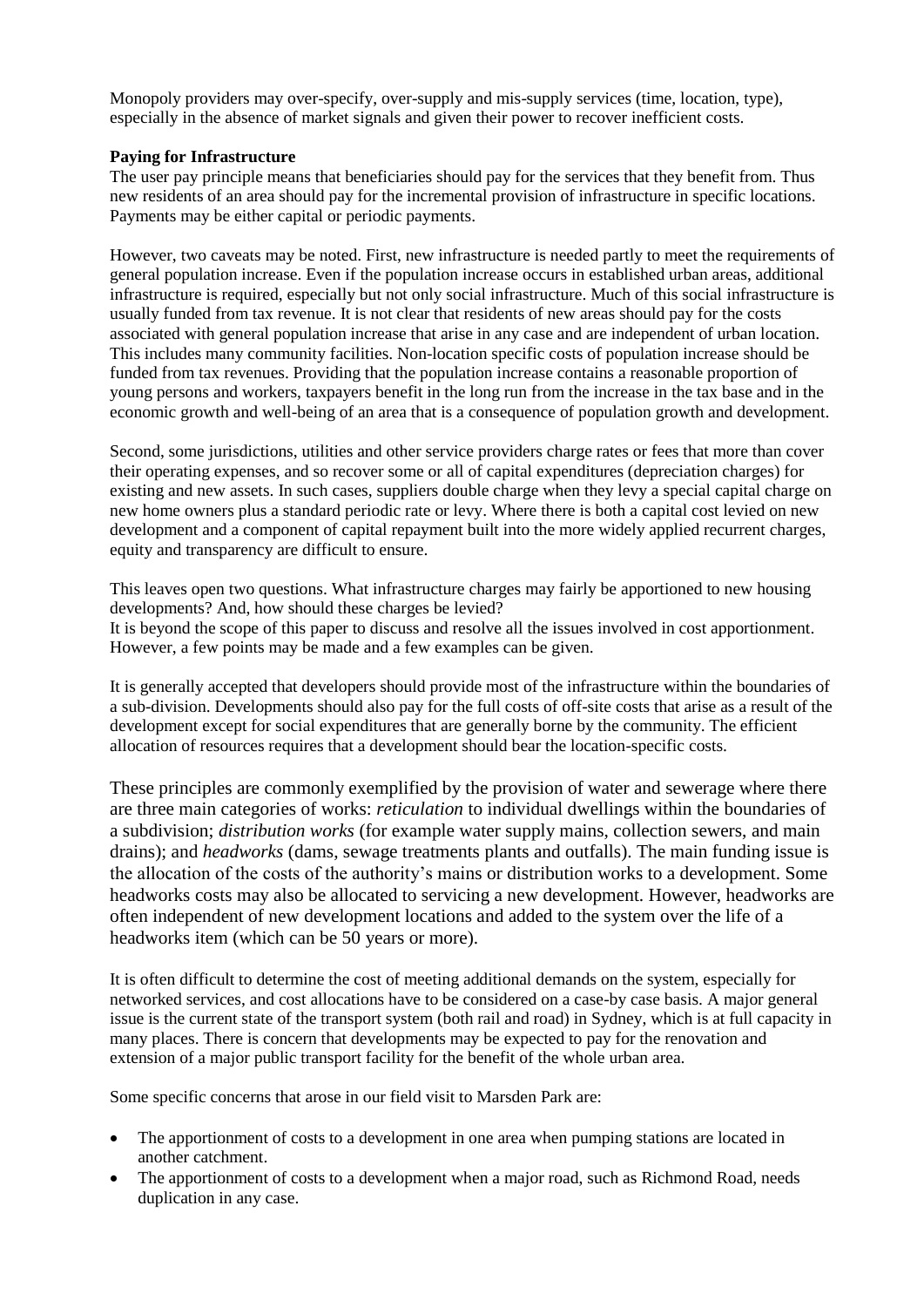The requirement for bank guarantees that are not related to service delivery.

Given that new housing developments should bear properly apportioned costs, how should these charges be levied? This raises several issues — notably issues of nominal and actual incidence, of capital versus recurrent payments, and of timing.

It is a fundamental finding of economics that the party that has the nominal responsibility for paying a tax does not necessarily bear the real burden of the tax. Taxes are borne by the party that has few (if any) options or substitute courses of action and who therefore cannot easily escape the tax. Parties that can undertake alternative actions or purchase alternative goods can escape a tax.

The assumption of the authors is that whether infrastructure charges are levied on developers or house buyers, most of the ultimate burden is borne by the initial landowners, at least where urban land values are significantly in excess of non- or pre-urban land values. Such landowners may have little alternative choice for use of their land whereas house buyers purchasing in new release areas can, in principle, purchase elsewhere in the metropolitan area. If these arguments are correct, in terms of incidence, it is immaterial whether the landowner, developer or house buyer is charged for the new infrastructure charges.

In practice, because of the long holding periods required for urban development, developers may carry some of these landowner costs where developers have limited choice of sites and raw land purchase price in the urban land release areas. Also, when markets are not completely informed, the charges may be borne partly by developers and house purchasers as well as by landowners. This applies especially when unexpected charges are introduced in the long (multi-year) gestation period between land purchase and house completion and sale. In this case the charges are borne by the existing landowner, who in some instances is also the future developer.

It might appear that these arguments apply only to capital charges, such as developer contributions. However in a well-informed market, they would also apply to recurrent charges. Expected high recurrent charges in a new development would depress house prices in the subdivision and in turn lower land prices.

Nevertheless, this paper considers that there are important grounds for levying infrastructure charges at the time of sale of houses or when the infrastructure is supplied, whichever time is later. The reasons are financial efficiency, delivery efficiency and accountability, and transparency.

As argued in the next section, the public sector can finance infrastructure at lower cost than can developers. Second, the service supplier should have incentives to provide the infrastructure in an efficient, timely and accountable manner. The present situation in which developers have to provide the capital without any guarantee of timely services provides neither efficient incentives to suppliers nor equity to developers. Third, there is a lack of transparency in the present process. In principle services should be paid for when they are provided.

The main conclusions to emerge from this discussion are:

- New housing developments should be expected to pay for incremental location specific infrastructure costs. However, the apportionment of costs needs to be done carefully on a case by case basis. The real cost of infrastructure provision should be apportioned equitably to end users and beneficiaries, allowing for benefits to existing residents.
- Other population based and social infrastructure expenditures should be paid for from tax revenues. This might include a tax on land for development purposes. However, such a charge should be shown transparently as a tax rather than as a hidden tax on developers.
- Capital costs may be recovered by a combination of capital and periodic charges. However, when this is done, care should be taken not to levy excess charges or to double-charge a development. This occurs when new house owners pay for capital investment and then pay user charges that exceed operating costs (particularly where these are inefficient) and include payment for depreciation.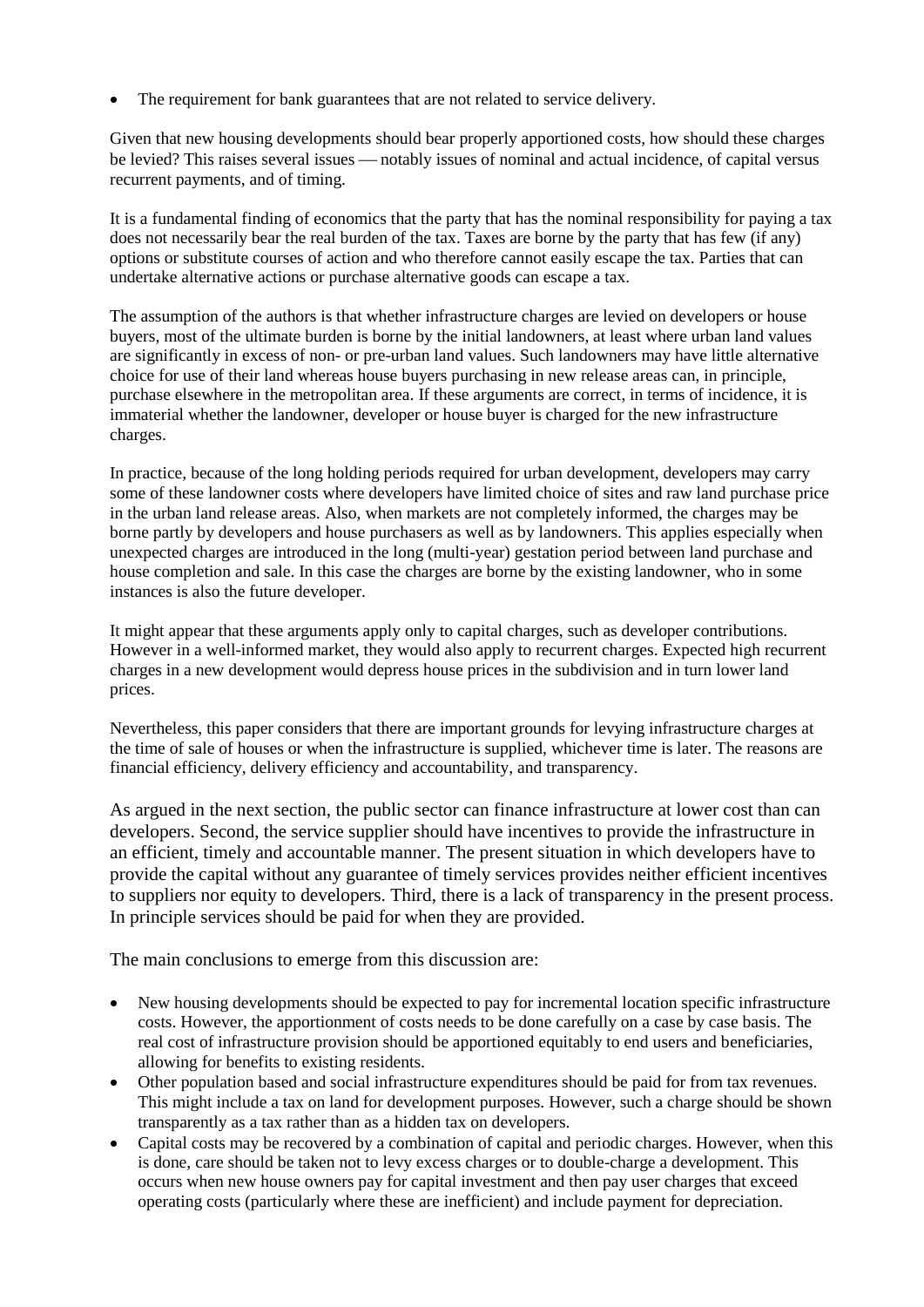• Capital charges for infrastructure provision should be levied at the time of sale of houses or paid for by appropriate charges when the infrastructure is supplied, whichever time is later.

## **Financing Infrastructure**

As we have observed, financing and funding are separate issues. Financing is concerned with the provision of financial capital. Funding is concerned with servicing the capital.

However, financing can influence the efficient delivery of infrastructure services when the two are effectively coupled. Given appropriate arrangements, efficient financing instruments can assist in provision of an efficient roll out of infrastructure, with appropriate priorities met, and with neither leads nor lags in the process.

The main options for financing infrastructure are as follows.

- i. Public sector general borrowing (loans) by state or local authorities.
- ii. Public infrastructure revenue bonds.
- iii. Current public revenues.
- iv. Private financing of infrastructure when private development is feasible and appropriate.
- v. Private financing developer levies in cash or in kind of public development.

In the view of this paper, the preferred options are (i), (iii) and (iv), depending on the circumstances. The least good financing options are (ii) and (v).

The important advantage of government loan finance is that government, especially state government, can borrow at much lower rates than can the private sector, especially developers. Currently the NSW Government can borrow at around 5 per cent, whereas developers may have to pay twice at much for capital. Thus for every \$100 million of infrastructure, the community pays an extra \$4-5 million a year for the Government' refusal to raise public money to finance the infrastructure. Even allowing for some economic costs associated with raising taxes to repay the loan, there are substantial community savings from public borrowing.

The NSW Government's policy to eliminate financial debt has no sound economic or financial basis. The golden rule of public finance is that, over the business cycle, government should have a zero operating deficit on current expenditures and that net borrowing should equal net capital spending. This rule ensures no decline in the net worth of government. There is no case for funding capital expenditure out of current revenues unless the state has previously overspent and is in financial difficulties. Paying for capital out of current revenues (option iii) is unnecessary and unfair to current taxpayers.

When government borrows, there is no immediate change in net worth because the cash income offsets the liability. Nor is there any longer term decline in net worth if the repayments of the loan are secured against an income stream as can easily be the case with infrastructure funding, with repayments either by developers or house owners.

Currently the NSW Government has a net worth of nearly \$100 billion and a net debt (which is included in the net worth estimate) of less than \$4 billion. In these circumstances there is no reason for not borrowing to finance productive assets, including housing. Failure to do so represents a costly and inefficient failure to utilise a strong balance sheet.

We have heard the NSW Treasury give two reasons why Government should not increase net debt. One is that this could risk the Government's triple A rating and increase the interest rate on government borrowing. The second is that servicing high levels of net debt may not be sustainable if government revenues decline, for example with a fall in property prices. Neither the interest rate nor the sustainability argument has any empirical justification at current levels of net debt or even at double the current level.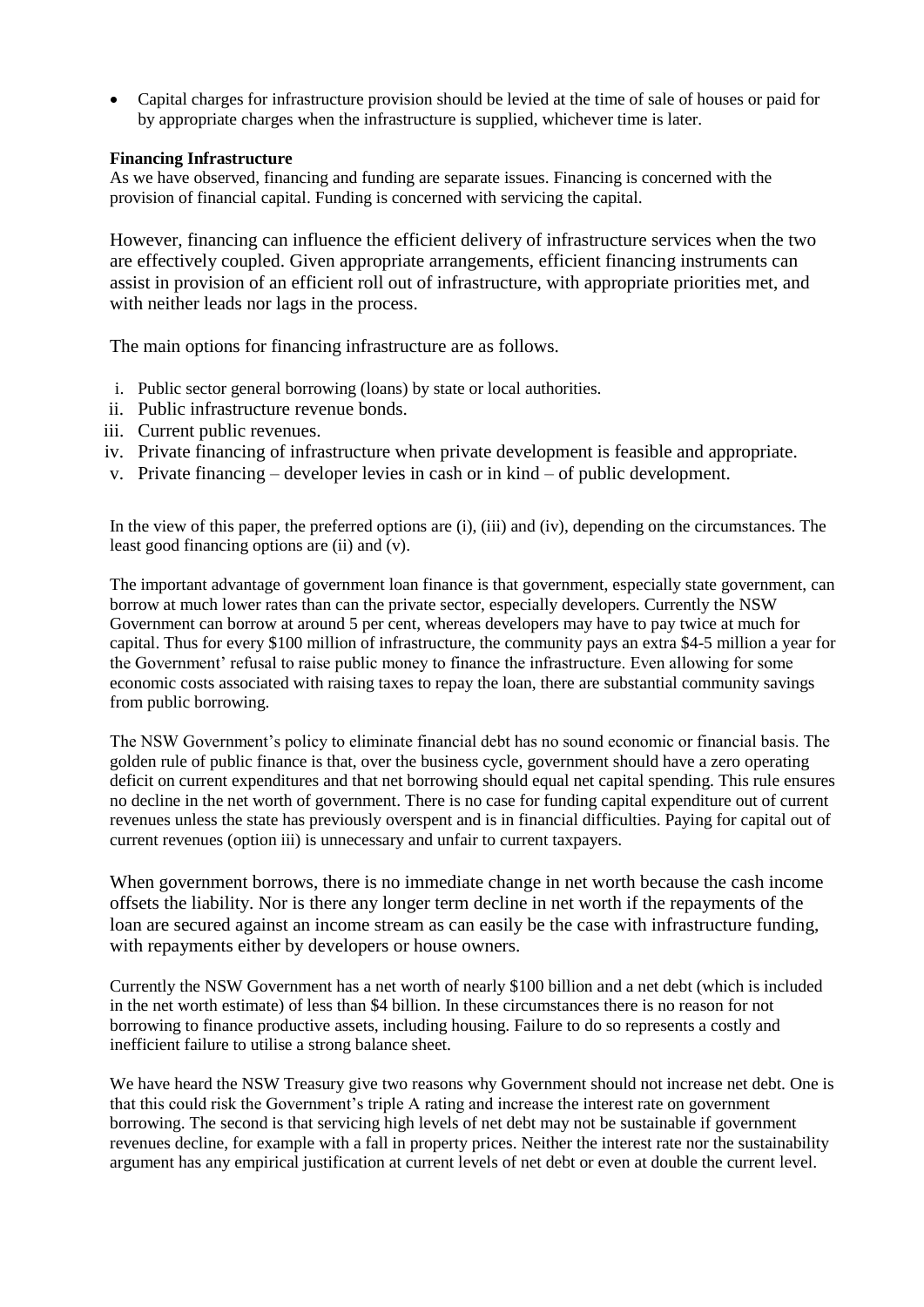Public infrastructure revenue bonds represent an alternative method of public borrowing. These bonds would provide debt repayment from project revenues. The bonds could be raised by State or local government or by public utilities. In whatever case, the borrower would have a stateguaranteed right to a revenue stream to repay the loans. Note that it is not proposed here that these loans be subsidised. This is neither necessary nor desirable.

An advantage of public infrastructure revenue bonds is that they would introduce more competition and more accountability into the provision of finance, including some public-private sector partnerships. This would most likely introduce innovation and efficiency into infrastructure provision. However, the details need to be worked through.

Option (iv), the private financing of infrastructure, is most appropriate when private development of infrastructure is feasible and appropriate and the private sector is responsible for the risk. Those structuring the deals can then introduce appropriate incentives into service delivery. Of course, the private financing would be voluntary not mandated.

This paper does not favour option  $(v)$  — mandated private financing of public infrastructure — which is a large part of current financing arrangements. As already indicated, this is a costly financing process. It is also unfair and inefficient because the provision of finance is decoupled from provision of services. The government receives money to provide infrastructure but has no financial incentive to ensure that the infrastructure is provided, or provided in a timely way. Indeed because the funds are interest free, it has an incentive to let it earn a return rather than provide the necessary infrastructure.

Also option (v) confuses financing with funding. As we have indicated, this paper considers that new urban developments should pay for appropriate infrastructure expenditures. However transparency requires that financing and funding be treated as separate activities.

## **Efficient Process**

This paper has stressed the importance of efficient financial and administrative processes. But this is not the picture presented by an admittedly small number of interviews in the process of preparing this paper. We are cautious about drawing generalisations from limited evidence. However a few comments are in order because they bear on the financing of infrastructure. To provide a framework, Box 1 presents an overview of the planning process.

#### **The urban development process**

Strategic regional planning  $\downarrow$ Release of urban areas ↓ Preparation of master plans (no statutory status)  $\downarrow$ Local Environmental Plans (zoning rules) prepared by Councils / signed off by DIPNAR  $\downarrow$ Preparation of Section 94 Contribution Plans ↓ Variations to LEPs (rezonings)  $\downarrow$ Preparation of Development Control Plans – not statutory  $\downarrow$ Development applications ↓ Subdivision applications  $\cdot$ I. Building applications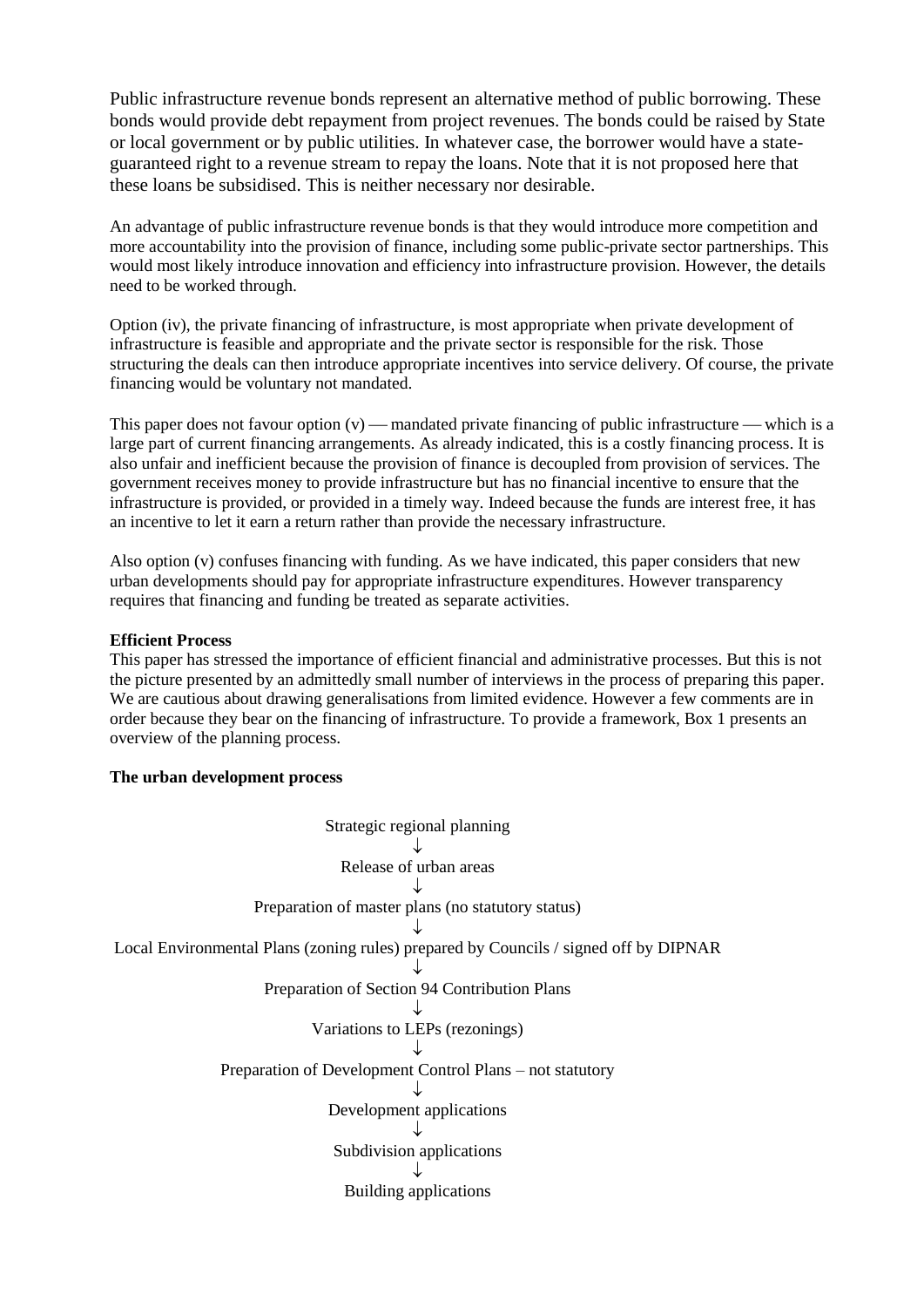The following are some of the main concerns about the delivery of infrastructure.

- In recent years, until the last few months, there has been little strategic planning. There is consequently a planning vacuum. Current urban planning is urban splatter, reflecting individual initiatives, rather than a coherent urban plan or framework.
- Following the release of urban areas, master planning is often funded and done by private companies. There is little government funding for master planning. This master planning has no official status. However it tends to be site specific and encourages inefficient fragmented infrastructure solutions.
- Planners are reluctant to develop and finalise a local environmental plan and rezone land until infrastructure financing is in place. In the absence of public funding, developers have to contribute funding when provision of facilities is quite uncertain.
- Developers have to pay up front although they bear the regulatory risk of delays, or indeed notapproval, in the development process. The process is often drawn out and fraught.
- Section 94 contributions are justified by the principle of nexus. However, timely delivery of services is not guaranteed. There is less nexus and accountability for the new \$15,000 transport contribution per lot.
- There are many single issue agencies, stakeholders and rent seekers, including public agencies. These agencies are usually dealt with separately and each one may be able to hold up the process of development.

A classic and not entirely unrelated example of this drawn out and fraught planning process is the Sydney Harbour Climb. Agreed in principle by the NSW Government in 1989, it was 10 years before the Climb was opened to the public.

The inefficiencies in the planning and financing processes have a common element. The failure of the government to take responsibility and initiatives. To provide efficient timely regional planning and efficient low cost infrastructure, the government should take a more proactive role in both planning development and financing infrastructure. This can be combined with innovative public-private partnerships, new local service agencies, and with full user payments for services provided.

#### **Conclusions**

A major theme of this paper is that efficient planning and delivery of infrastructure should be based on clear distinctions between financing infrastructure, funding (or paying for services), and taxation charges. Currently the distinctions are blurred and the delivery of infrastructure services has been inefficient.

New urban developments should pay for an appropriate amount of efficiently provided infrastructure, but not for excessive or inefficiently supplied infrastructure.

In order to provide infrastructure at least cost, competitive methods and innovative structures for the supply of infrastructure should be actively examined and used where possible.

New housing developments should pay for incremental location specific infrastructure costs. However, the apportionment of costs needs to be done carefully on a case by case basis. The real cost of infrastructure provision should be apportioned equitably to end users, allowing for benefits to existing residents and others, including general community benefits, to be acknowledged and taken into account.

Other population based and social infrastructure expenditures should be funded from tax revenues. This might include a tax on land for development purposes. However, such a charge should be shown transparently as a tax rather than as a hidden tax on developers.

Capital costs may be recovered by a combination of capital and periodic charges. However, double or excess cost recovery should be avoided.

Charges for infrastructure provision should be levied at the time of sale of houses or when the infrastructure is supplied, whichever time is later.